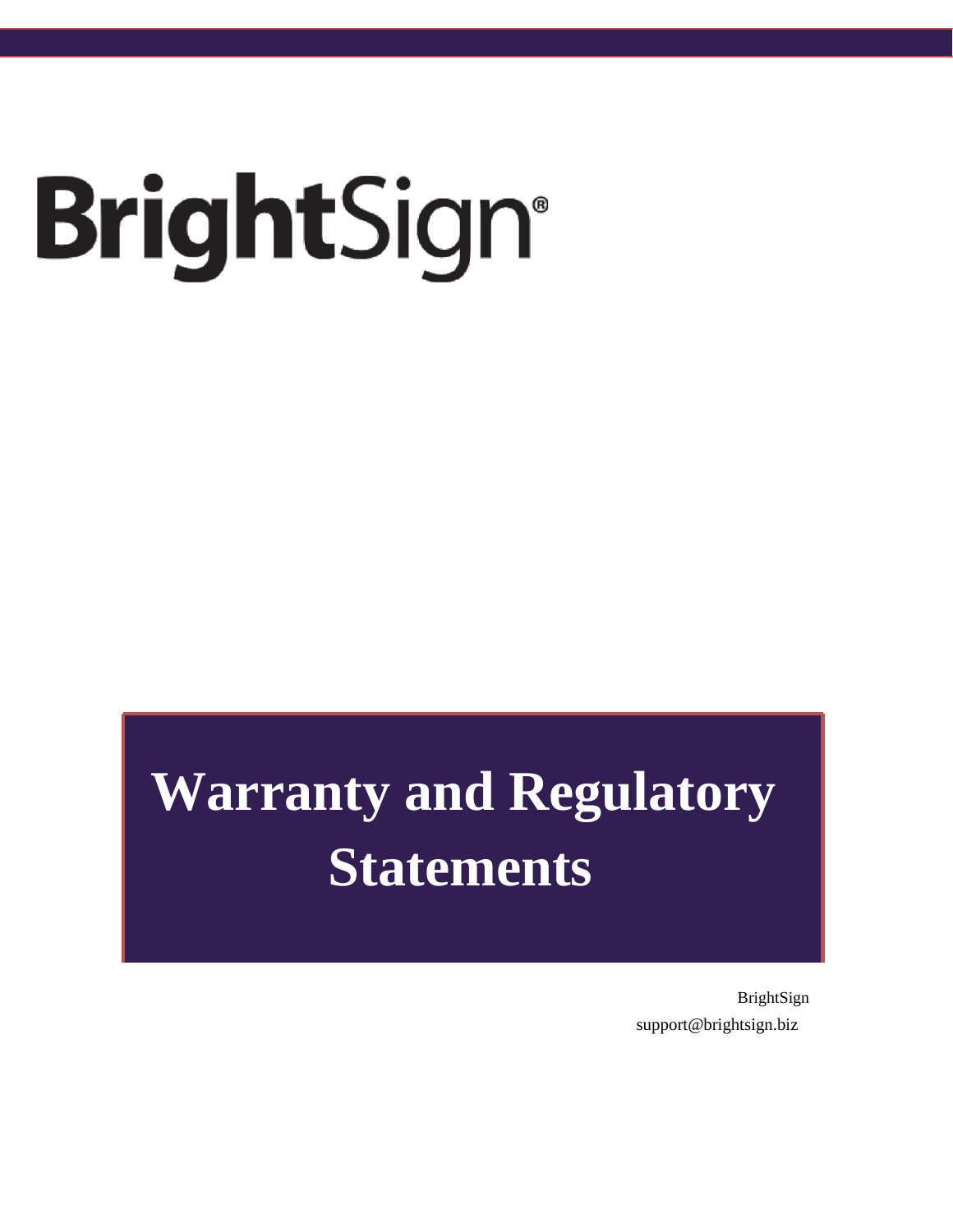### **FCC Rules, Part 15.**

This equipment has been tested and found to comply with the limits for a class B digital device, pursuant to Part 15 of the FCC rules. These limits are designed to provide reasonable protection against harmful interference in a residential installation. This equipment generates, uses and can radiate radio frequency energy and, if not installed and used in accordance with the instructions, may cause harmful interference to radio communications. However, there is no guarantee that interference will not occur in a particular installation. If this equipment does cause harmful interference to radio or television reception, which can be determined by turning the equipment off and on, the user is encouraged to try to correct the interference by one or more of the following measures:

- Reorient or relocate the receiving antenna
- Increase the separation between the equipment and receiver
- Connect the equipment to an outlet on a circuit different from that to which the receiver is connected
- Consult the dealer or an experienced radio/TV technician for help

### **This device complies with Part 15 of the FCC rules.**

Operation is subject to the following two conditions:

- This device may not cause harmful interference.
- This device must accept any interference received, including interference that may cause undesired operation

Changes or modifications not expressly approved by the party responsible for compliance could void the

user's authority to operate the equipment.

## **Responsible Party:**

BrightSign, LLC. 12980 Saratoga Avenue, Suite D Saratoga, CA 95070 USA Telephone: 1-408-852-9263

# **ICES-003 Class B Notice**

This Class B digital apparatus complies with Canadian ICES-003. **Avis NMB-003, Classe B** Cet appareil numérique de la classe B est conforme à la norme NMB-003 du Canada.

### **European Community Compliance Statement**

This product is in conformity with the protection requirements of EC Council Directive 892004/108/EC on the approximation of the laws of the Member States relating to electromagnetic compatibility. BrightSign, LLC cannot accept responsibility for any failure to satisfy the protection requirements resulting from a nonrecommended modification of the product.

This product has been tested and found to comply with the limits for Class B Information Technology Equipment according to CISPR 22 / European Standard EN 55022 and EN 55024. The limits for Class B equipment were derived for typical residential environments to provide reasonable protection against interference with licensed communication devices. Properly shielded and grounded cables and connectors must be used in order to reduce the potential for causing interference to radio and TV communications and to other electrical or electronic equipment.